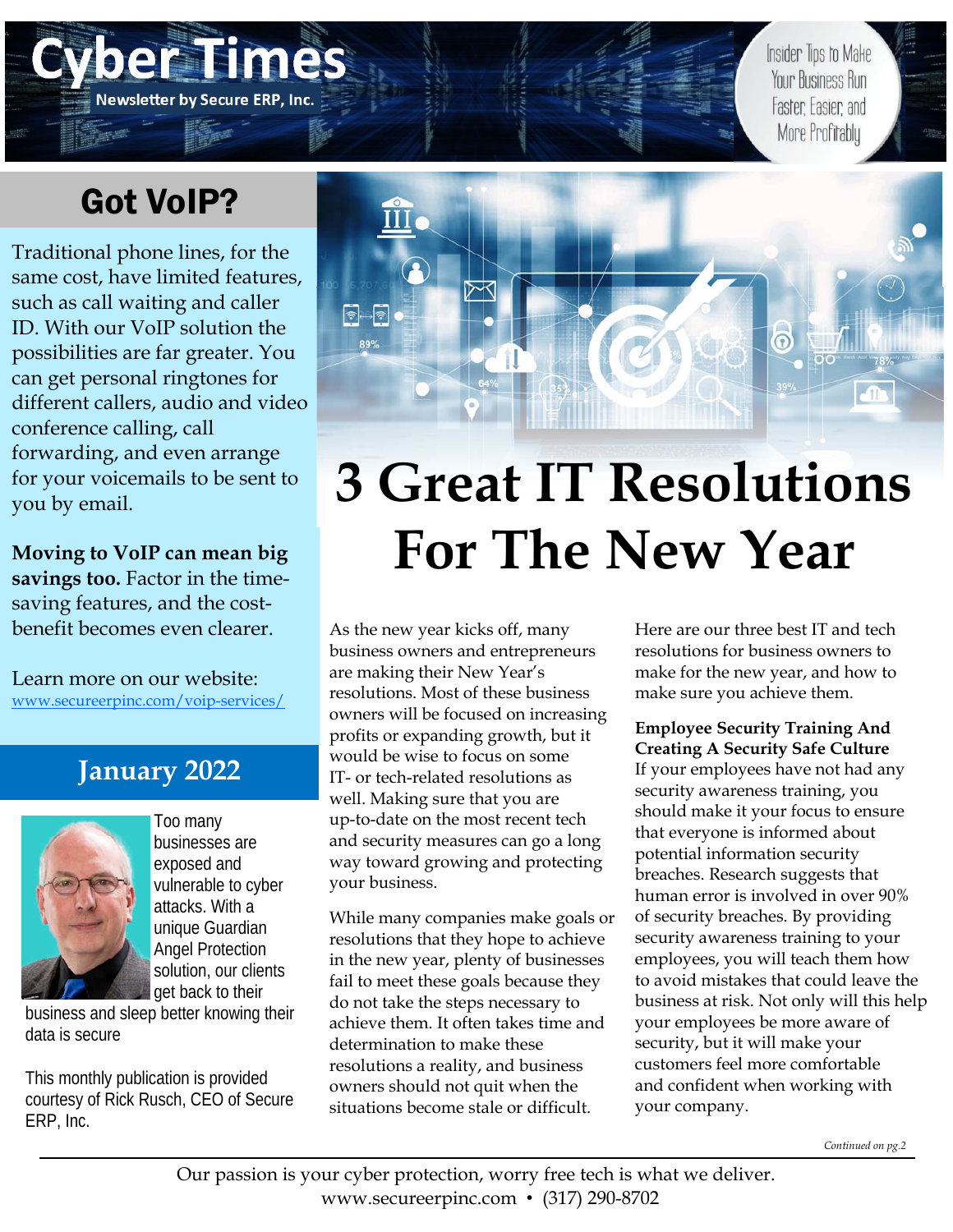#### *Continued from pg.1*

There are other benefits to holding security awareness training for your team, and one of the best is that you will be taking your first steps in creating a culture based around tech security. You will be introducing your team to the importance of information security, which they will effectively use to fortify your defenses. When new employees are brought in, set aside some time for them to have security awareness training so they are enveloped in the culture from day one. By putting together a plan where every employee is introduced to information security awareness, your company will be less at risk for breaches and threats made possible by human error.

#### **Utilize A Managed Services Provider**

The MSP industry has seen immense growth over the past five years. The market was valued at over \$152 billion in 2017 and is expected to rise to \$257 billion by the end of 2022. MSPs allow for predictable monthly costs and better security practices, but they truly have a plethora of benefits.

If your computer breaks or shuts down, MSPs have the ability to not only fix it but also go above and beyond the usual tech support. Some MSPs will work with your business to understand your goals and find better ways to achieve them. MSPs are also raising their tech game. Yes,

**"MSPs allow for predictable monthly costs and better security practices, but they truly have a plethora of benefits. "** 

they can help with problems related to e-mail, web and file searching, but they are also available for more advanced needs, like cloud infrastructure management. If you're still working with a basic IT service, look into using an MSP instead. They will help with your usual tech problems while also providing you with the resources needed to achieve your goals.

#### **Back Up Your Data**

Data is an essential part of any business, and it's imperative that every business owner makes an effort to back up their data. If important files are damaged or deleted or a disaster causes your business to lose important data, data backups can prevent business interruptions. It becomes even more important when dealing with clients' information.

Imagine that you're a customer who has been making transactions with a business for years. They may have your address, phone number, e-mail address and sometimes even your Social Security number, but one day, you call and they no longer have your information on file. You probably wouldn't feel too secure giving this company that information again if they already lost it the first time. This is how your clients will feel if they have to provide their information again after data loss that could have been prevented by backing up your data.

As you plan out your goals and resolutions to incorporate in 2022, don't forget to include IT and tech goals as well. Not only will they save you money in the long run, but they will also grant you peace of mind. Make a plan, overcome any obstacles and don't lose hope if it looks like you need more than a year to accomplish your goals.

## **"I DIDN'T KNOW"**

**Unfortunately, That Excuse Doesn't Replenish Your Bank Account, Resolve A Data Breach Or Erase Any Fines And Lawsuits.** 

**It's coming ...** 

- > That day a hacker steals critical data, rendering your office useless ...
- That day when your bank account or credit card is compromised …
- Or that day when your customers' private lives are uprooted …



**Cybercriminals and hackers are constantly inventing NEW ways to infiltrate your company, steal your assets and disrupt your life. The ONLY way to STOP THEM is by CONSTANTLY EDUCATING yourself on how to PROTECT what's yours!** 

Now, for a limited time, we have the perfect way to help reduce your risk and keep you safe! Simply sign up to receive our FREE "Cyber Security Tip of the Week." We'll send these byte-sized quick-read tips to your e-mail in-box. Every tip is packed with a unique and up-to-date real-world solution that keeps you one step ahead of the bad guys. And because so few people know about these security secrets, every week you'll learn something new!

> **Get your FREE "Cyber Security Tip Each Week" at www.secureerpinc.com/cybersecuritytips**

Our passion is your cyber protection, worry free tech is what we deliver. www.secureerpinc.com • (317) 290-8702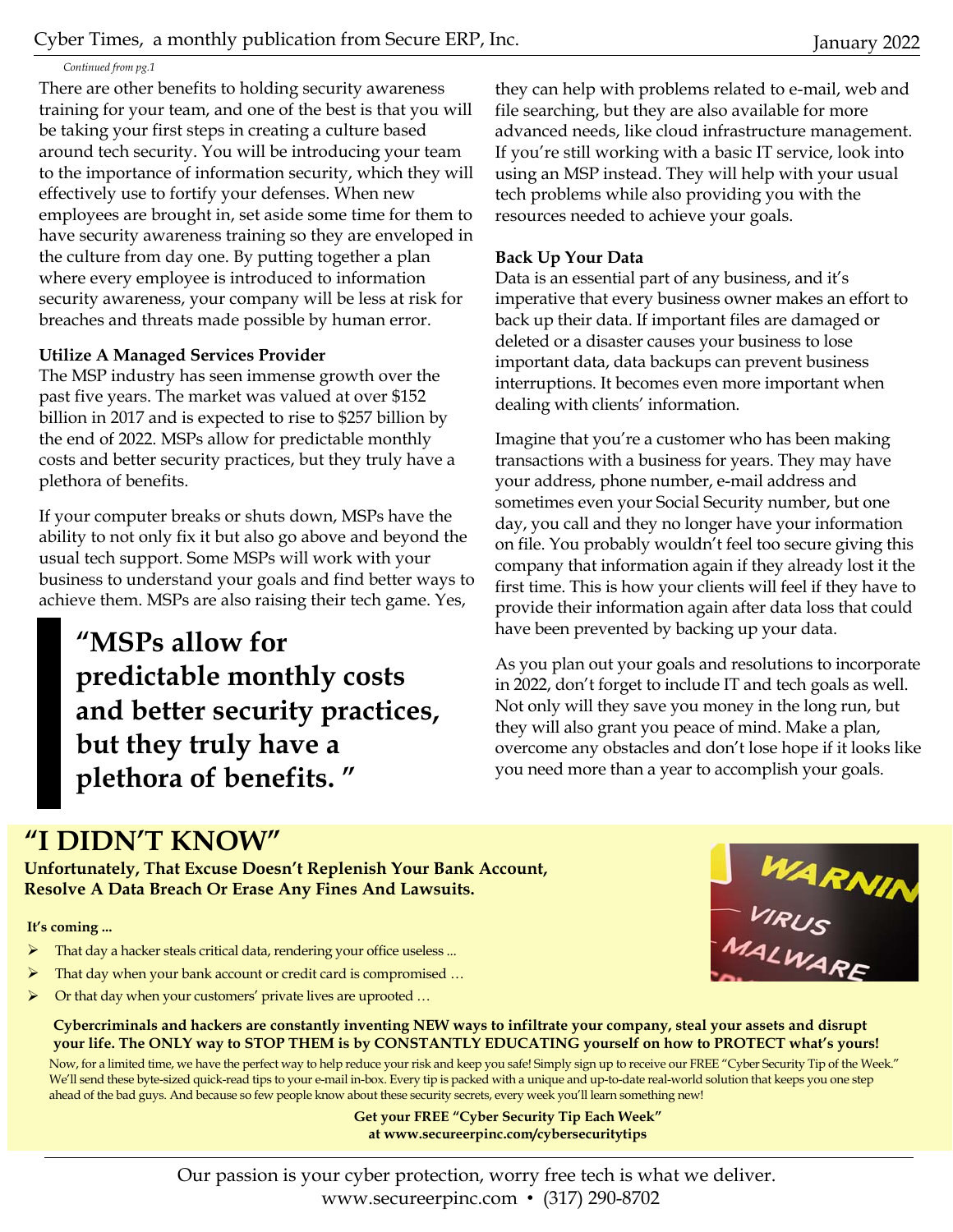## Two-Factor WHAT?

Two-factor authentication (2FA for short), is a system in which you must verify your identity in two separate ways to access an account – this may be a login password, an online account or an account to access an application. Sound confusing? It's not. Here's an example:

 After enabling 2FA on a Gmail account, each time you log in, you'll input your password. You then enter a six-digit code that is unique to you and changes every 30 seconds. You get this code from a smartphone app and input the code. Only then do you have access to your account. You must enter both password and 2FA code each time you access the account. If someone steals your password, they still can't access your account.

# **Two-Factor Authentication is THE best method to assure you are who you say you are.**

 If you aren't currently using 2FA with email and your most sensitive data and systems, ask for it. The extra 20 seconds to get logged in is short compared to the time spent dealing with a hacked account.- **R2**

# **Reimagining Your Business**

The pandemic has changed the way that many small businesses operate. They have had to pivot and adapt in order to survive in a time of immense change. Many have had to implement new strategies, while some have even had to adopt a new environment. The change has not been easy for anyone.

When the pandemic first hit, many smallbusiness owners were faced with two choices. They could wait it out and hope that everything would return to normal before long, or they could create a better future at that moment and attempt to continue to grow. Sometimes changing your marketing isn't enough and you need to bring your business into a new light.

I have a friend named Jacob Limmer who owns Cottonwood Coffee, and he found a way to pivot his business and succeed during the pandemic. As the owner of a coffee shop business, Jacob knew that people would not be busting down his door at the beginning of the pandemic. Jacob owned two storefronts and an online store, so he knew that he would need to make some changes to survive.

He sent out a survey to his mailing list that asked what Cottonwood Coffee could offer to best support its patrons during this unprecedented time. The results came back, and it was astounding how many people requested something for "immunity." Jacob took this idea and ran with it by creating the Immune Booster Cold Brew. This allowed his customers to still get their coffee, but with an added bonus of a healthy supplement.



Even though Jacob had to close one of his storefronts, he is seeing success because he found a way to reimagine his business. He didn't wait around for things to get better. He took a risk that paid off and allowed him to stay in business.

If your business has faced difficulty and you're wondering if you should pivot and make a change to stay afloat, remember that you did not get this far only to get *this* far. You want to continue to grow and expand your business to its full potential. In order to get there, you may have to make some necessary changes.



*Mike Michalowicz has always believed that he had the formula to success and has proved it on multiple occasions. He is the creator of* Profit First*, which is used by hundreds of thousands of companies across the globe to drive profit. He is the author of multiple books, including* Get Different *and* The Toilet Paper Entrepreneur*. Mike is a former small business columnist for* The Wall Street Journal *and served as a business makeover specialist for MSNBC. Mike currently leads two new multimillion-dollar ventures as he puts his latest*  research to the test. He also is a highly sought-after keynote speaker on *innovative entrepreneurial topics.* 

Our passion is your cyber protection, worry free tech is what we deliver. www.secureerpinc.com • (317) 290-8702